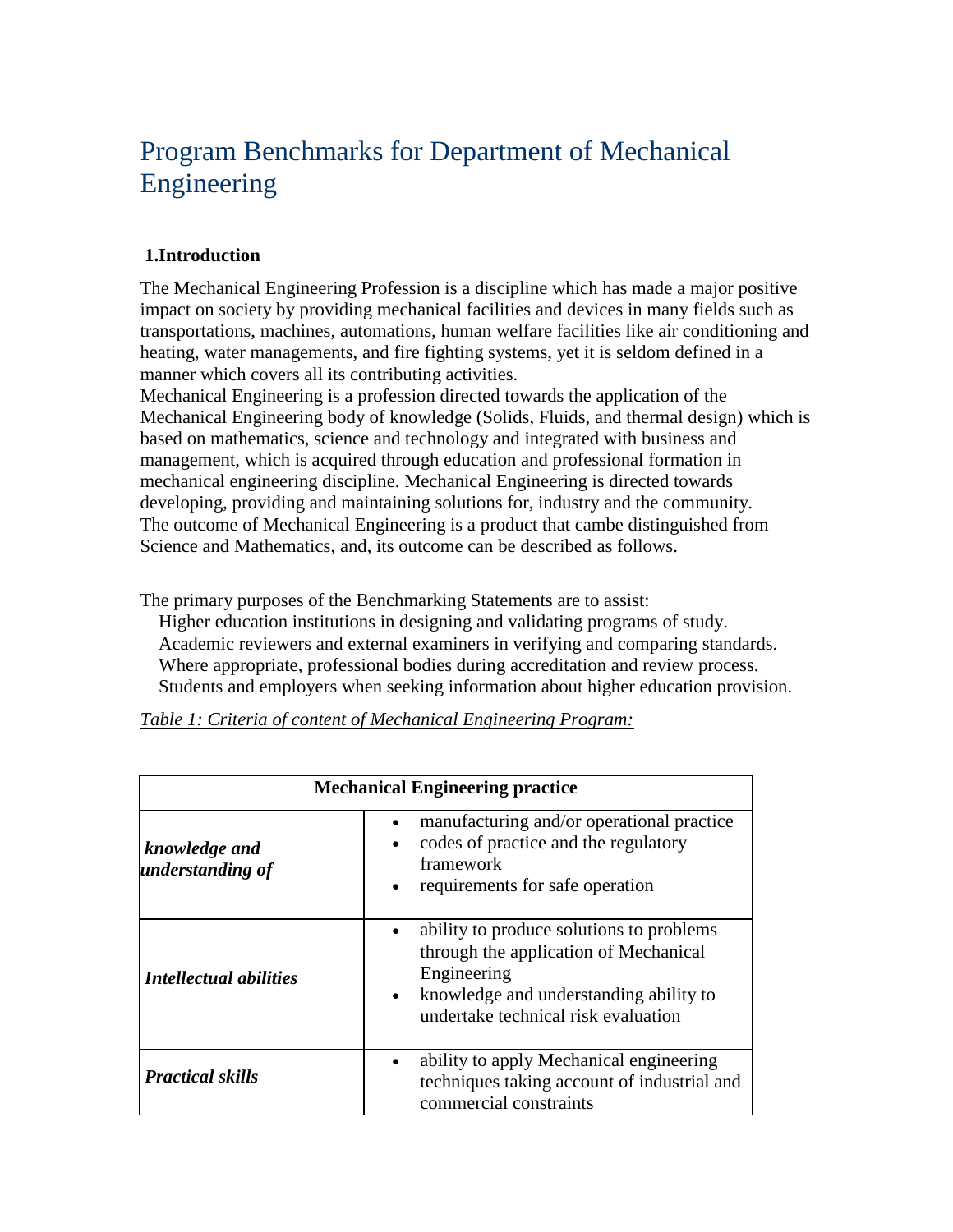|                             | project management                                                                                                            |
|-----------------------------|-------------------------------------------------------------------------------------------------------------------------------|
| General transferable skills | the Mechanical engineering approach to the<br>solution of problems<br>time and resource management<br>teamwork and leadership |

#### **2.Assessment**

In developing an assessment strategy some key factors should be considered:

 There must be sufficient and clearly identified opportunities for students to demonstrate that they have met the threshold in all components of the benchmark.

 Achievement of threshold standards may, in some cases, be implicit in the learning process (E.g. the completion of a project may demonstrate attainment of some general transferable skills);

 Achievement of threshold standards should be possible without an individual student being required to pass all units of assessment. For example, a particular unit may include the assessment of only one element of the benchmark. A student may achieve the threshold in this element but not achieve a pass mark in the unit as a whole.

 Careful selection from a wide range of assessment methods can make the process more efficient and effective;

 It is important that the strategy provides sufficient opportunity for the best students to exhibit the level of innovation and creativity associated with excellence.

#### **3. Recommendations**

 The Benchmark Statements set out in Table 2 and based upon the rationale provided by the criteria for content above should be used to guide the academic review of programs in mechanical engineering.

 Individual disciplines within mechanical engineering should use the generic criteria of content in Table 1 to provide an interpretation of content and balance of attainment for their own discipline.

 Professional Mechanical Engineering Institutions when setting criteria for their discipline and for the sections of the Mechanical Engineering Council Register, for which they hold responsibility, should relate them to the generic criteria and the appropriate discipline-specific interpretation.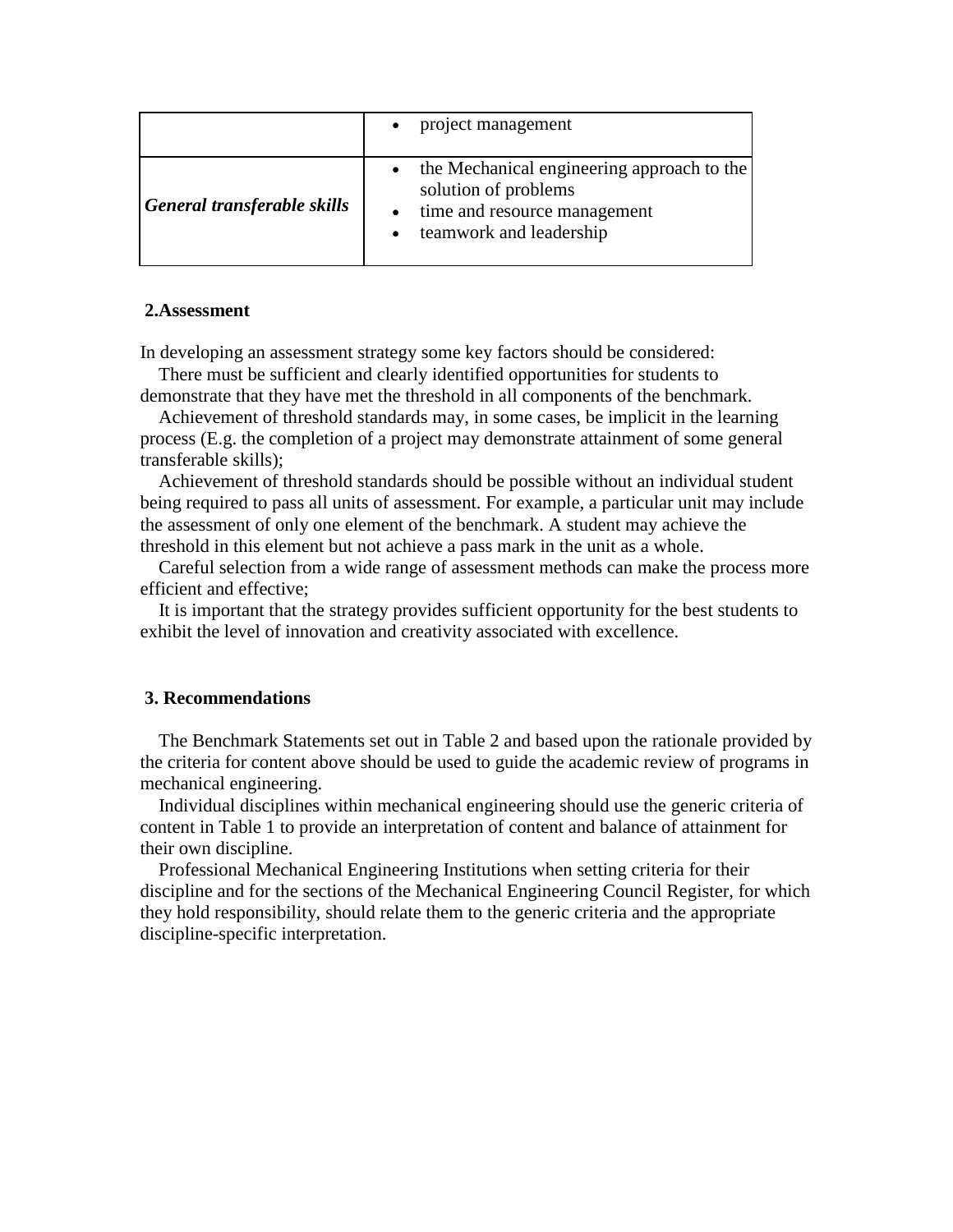## *Table 2: Benchmark Statements:*

| <b>Mechanical Engineering practice</b>                                                                                                                                     | <b>Threshold</b>                                                                                                                                                                                                                                                                                                                                                                  | <b>Good</b>                                                                                                                                                                                                                                                                                                                                                                                                                | <b>Excellent</b>                                                                                                                                                                                                                                                                                                                                                                                                                                               |
|----------------------------------------------------------------------------------------------------------------------------------------------------------------------------|-----------------------------------------------------------------------------------------------------------------------------------------------------------------------------------------------------------------------------------------------------------------------------------------------------------------------------------------------------------------------------------|----------------------------------------------------------------------------------------------------------------------------------------------------------------------------------------------------------------------------------------------------------------------------------------------------------------------------------------------------------------------------------------------------------------------------|----------------------------------------------------------------------------------------------------------------------------------------------------------------------------------------------------------------------------------------------------------------------------------------------------------------------------------------------------------------------------------------------------------------------------------------------------------------|
| Knowledge and understanding of:<br>Manufacturing and/or<br>operational practice<br>Codes of practice and the<br>regulatory framework<br>Requirements for safe<br>operation | has a basic knowledge<br>of current practice<br>has knowledge of<br>specific codes of<br>practice in routine<br>problems, including the understanding of<br>role of design factors<br>has a basic knowledge<br>of codes of practice<br>relating to hazards and<br>operational safety<br>understands the need<br>for operational safety<br>by design and good<br>working practices | has a wide<br>knowledge and<br>good<br>understanding of<br>current practice<br>has knowledge and<br>some<br>understanding of<br>specific codes of<br>practice, with some<br>the limitations of<br>the techniques and<br>design factors<br>involved<br>understanding of<br>codes of practice<br>relating to hazards<br>and operational<br>safety and can<br>apply these to<br>familiar and some<br>unfamiliar<br>situations | has a comprehensive<br>understanding of current practice,<br>its limitations, and likely new<br>developments<br>has understanding of appropriate<br>codes of practice, with wide<br>understanding of the limits of the<br>code and design factors involved<br>has a comprehensive knowledge<br>has knowledge and and understanding of codes of<br>practice relating to hazards and<br>operational safety, and can apply<br>these to a wide range of situations |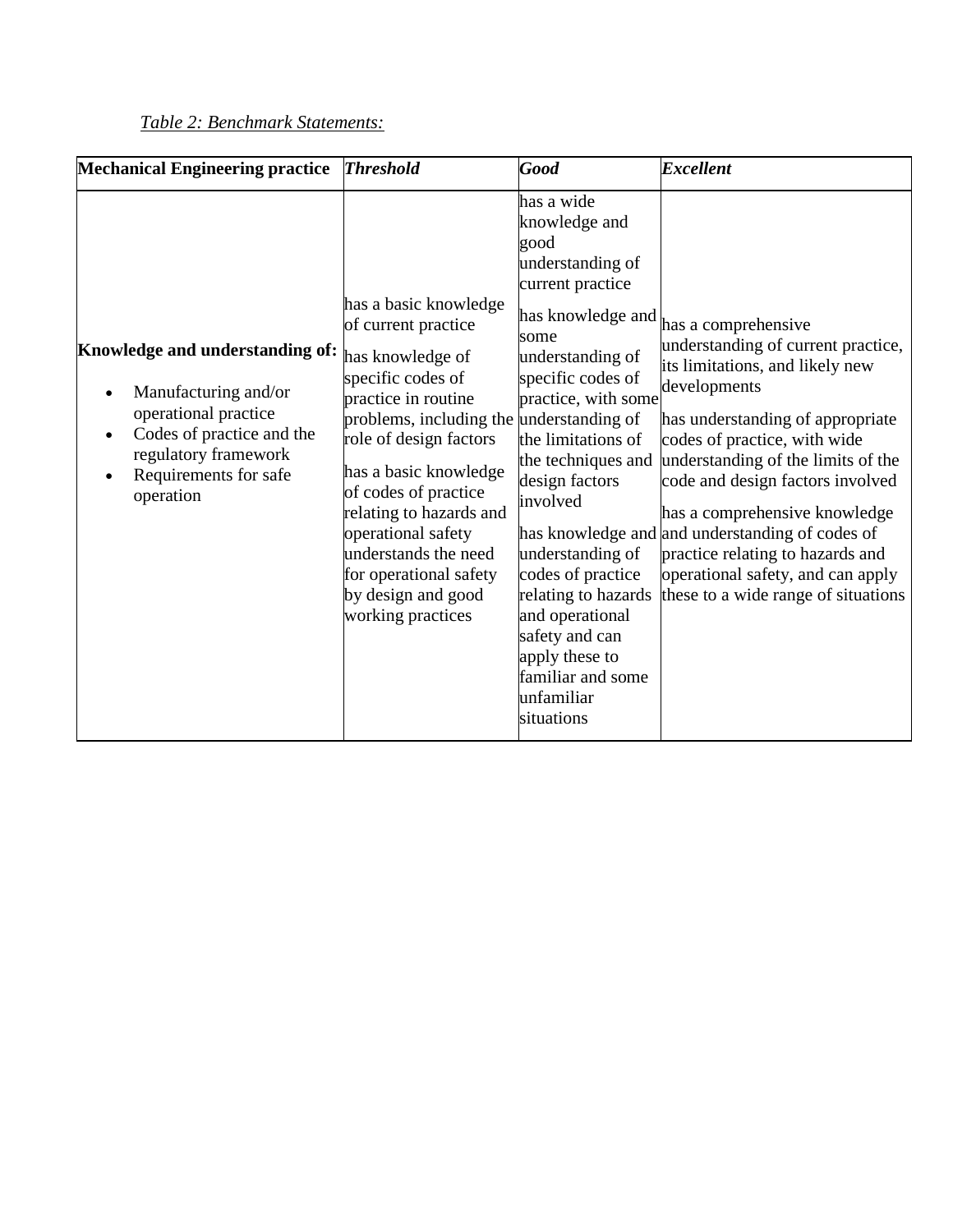| <b>Intellectual abilities</b><br>Ability to produce solutions<br>to problems through the<br>application of mechanical<br>engineering knowledge and<br>understanding<br>Ability to undertake<br>technical risk evaluation | can integrate<br>knowledge of<br>mathematics, science,<br>information technology,<br>design, business context<br>and mechanical<br>engineering practice, to<br>solve routine problems<br>as taught<br>can evaluate typical<br>technical risks, using<br>the appropriate tools as<br>taught | can integrate<br>knowledge of<br>mathematics,<br>science,<br>information<br>technology, design,<br>business context<br>and mechanical<br>engineering<br>practice to solve<br>problems, some of<br>which are<br>unfamiliar and<br>require good<br>understanding<br>can evaluate<br>technical risks,<br>even in some<br>unfamiliar<br>circumstances | can integrate knowledge of<br>mathematics, science, information<br>technology, design, business<br>context and mechanical<br>engineering practice, to solve a<br>wide range of mechanical<br>engineering problems applying<br>profound understanding to novel<br>and challenging situations, is<br>aware of limitations of solution<br>methods<br>can make general evaluations of<br>technical risks, through an<br>understanding of the basis of such<br>risks |
|--------------------------------------------------------------------------------------------------------------------------------------------------------------------------------------------------------------------------|--------------------------------------------------------------------------------------------------------------------------------------------------------------------------------------------------------------------------------------------------------------------------------------------|---------------------------------------------------------------------------------------------------------------------------------------------------------------------------------------------------------------------------------------------------------------------------------------------------------------------------------------------------|-----------------------------------------------------------------------------------------------------------------------------------------------------------------------------------------------------------------------------------------------------------------------------------------------------------------------------------------------------------------------------------------------------------------------------------------------------------------|
| <b>Practical skills</b><br>Ability to apply mechanical<br>engineering techniques<br>taking account of industrial<br>and commercial constraints<br>Project management                                                     | has some experience of mechanical<br>applying mechanical<br>engineering techniques<br>taking account of<br>commercial and<br>industrial constraints<br>can develop a project<br>plan, identifying the<br>resource requirements,<br>and the timescales<br>involved                          | has experience of<br>applying<br>engineering<br>techniques taking<br>account of a range<br>of commercial and<br>industrial<br>constraints<br>can apply standard<br>management<br>techniques to plan<br>and allocate<br>resources to<br>projects                                                                                                   | has experience of applying<br>mechanical engineering<br>techniques taking account of a<br>wide range of commercial and<br>industrial constraints<br>can develop, monitor and update a<br>plan, to reflect a changing<br>operating environment                                                                                                                                                                                                                   |